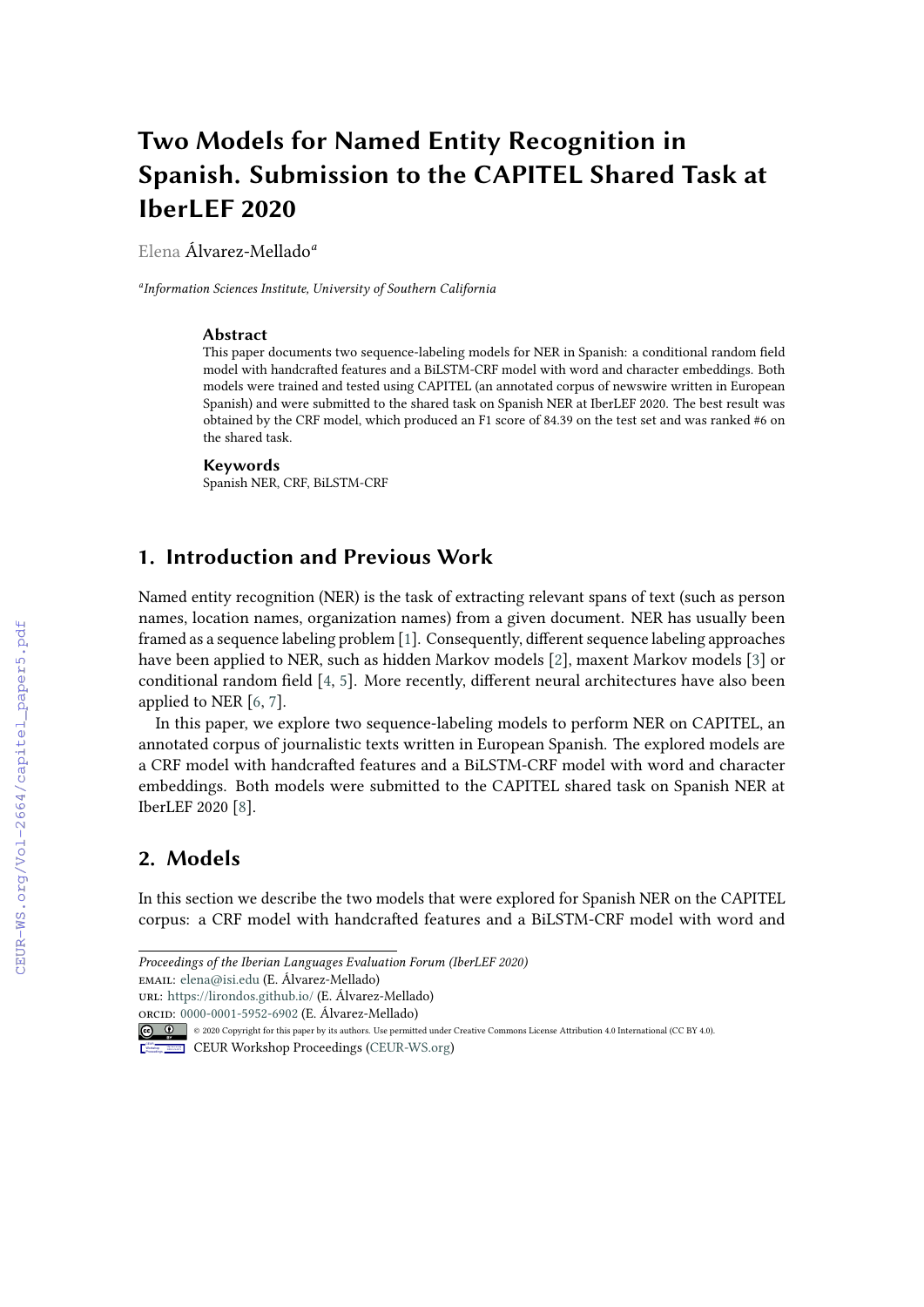character embeddings.

## **2.1. CRF model**

ACRF model was built using pycrfsuite $^1$  [\[9\]](#page-5-0), a Python wrapper for crfsuite $^2$  [\[10\]](#page-5-1) that implements CRF for labeling sequential data. The model also used the Token and Span classes from  $spacy<sup>3</sup>$ library [\[11\]](#page-5-2).

### **2.1.1. Feature engineering**

The following handcrafted binary features were used for the model:

- **Bias feature:** a feature that is active on every single token to support setting per-class bias weights.
- Token feature: the string of the token (features [token="agua"]=1.0).
- **Uppercase feature** (y/n): active if all characters in the token are uppercase (*ONG*, *IBM*)  $(f$  e a tures [is uppercase] = 1.0).
- **Titlecase feature** (y/n): active if only the first character of the token is capitalized (*Gobierno, Alcalá*) (features [is titlecase]=1.0).
- **Character trigram feature**: an active feature for every trigram contained in the token  $(f$  e a tures  $[$  trigram = " $\alpha$  agu"  $]$  = 1.0).
- **Punctuation feature** (y/n): active if the token contains any type of punctuation mark  $($ ,- $/$  $)$  (features[is\_punctuation]=1.0).
- **Word suffix feature**: last three characters of the token  $(f$  e a tures [suff i x = "d ad" ] = 1.0).
- **POS tag feature**: part-of-speech tag of the token provided by spacy library  $($ es\_core\_news\_md model)  $($ features $[$ postag="VERB" $]$ =1.0 $)$ .
- **Digit feature** (y/n): active if the token contains a number (*2014*, *salud2*)  $(f$  e a tures  $[s \_ \text{digit}] = 1.0$ ).
- Word shape: shape representation of the token provided by spaCy library (es core news md model) (features [shape=" $Xxxx$ "]=1.0).
- Lemma feature: lemma of the token provided by the es\_core\_news\_md model from spaCy  $(f$  e a tures [lemma=" $re$ ir"]=1.0).
- **Word embedding** (see Table [1\)](#page-2-0).

<span id="page-1-2"></span><span id="page-1-1"></span><span id="page-1-0"></span><sup>1</sup><https://github.com/scrapinghub/python-crfsuite> <sup>2</sup>[https://github.com/chokkan/crfsuite]( https://github.com/chokkan/crfsuite) <sup>3</sup><https://spacy.io/>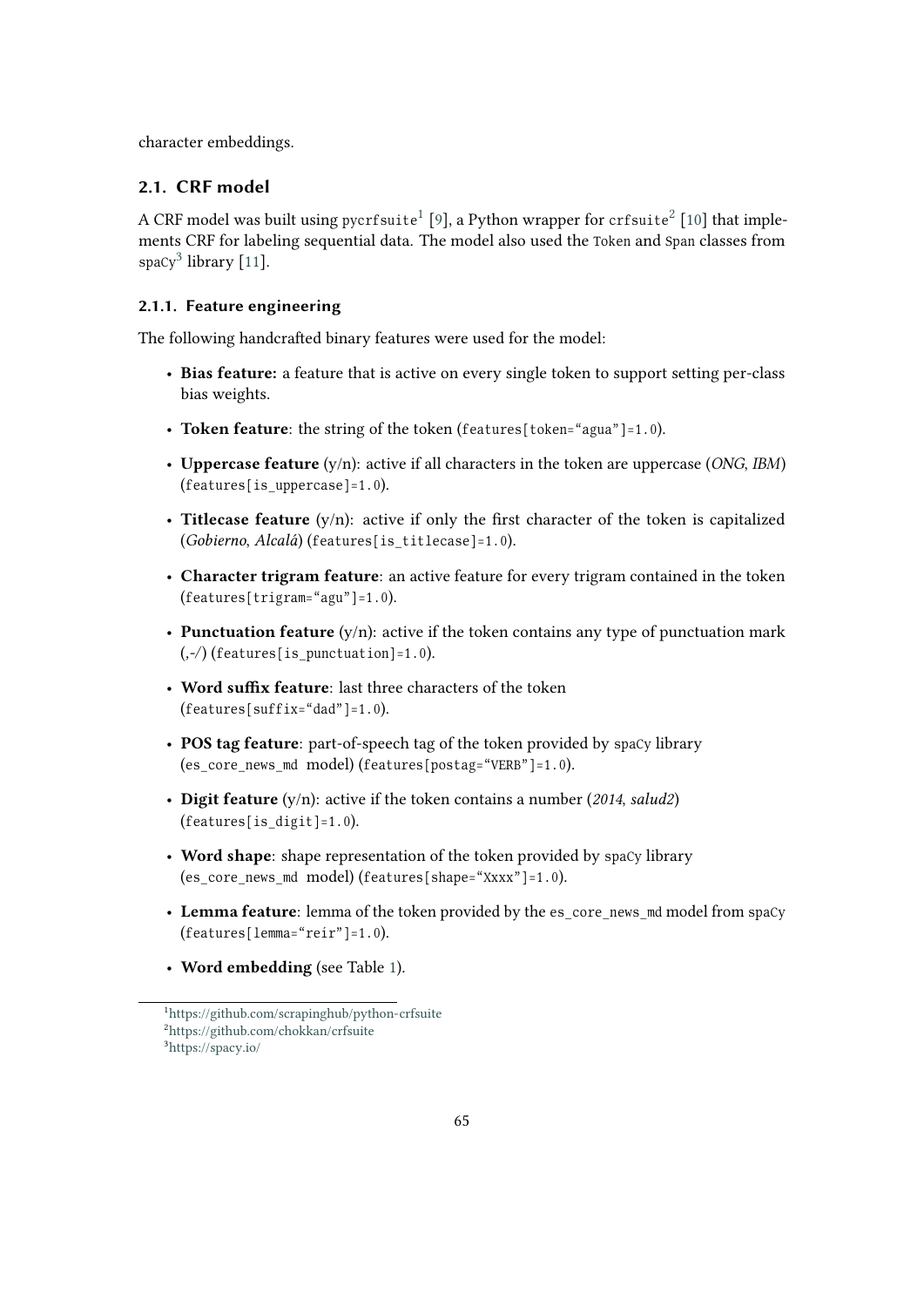<span id="page-2-0"></span>**Table 1** Embeddings used in experiments.

| <b>Type</b> | # Vectors | <b>Dimensions</b> | Reference |
|-------------|-----------|-------------------|-----------|
| FastText    | 985,667   | 300               | $[12]$    |
| FastText    | 1,313,423 | 300               | $[13]$    |
| FastText    | 2,000,001 | 300               | $[14]$    |
| FastText    | 855,380   | 300               | $[15]$    |
| GloVe       | 855,380   | 300               | [16]      |
| word2vec    | 1,000,653 | 300               | $[17]$    |
| word2vec    | 534,000   | 50                | $[11]$    |

#### **2.1.2. Model tuning**

The model was trained on the training set of the CAPITEL corpus and tuned on the validation set using grid search. The following hyperparameters were explored during tuning: c1 (L1 regularization coefficient: 0.01, 0.05, 0.1, 0.5, 1.0), c2 (L2 regularization coefficient: 0.01, 0.05, 0.1, 0.5, 1.0), embedding scaling (scaling factor applied to each dimension of the embedding: 0.5, 1.0, 2.0, 4.0), and embedding type (from a set of different Spanish word embeddings; see Table [1\)](#page-2-0) [\[12,](#page-5-3) [13,](#page-5-4) [17,](#page-5-8) [14,](#page-5-5) [11,](#page-5-2) [15,](#page-5-6) [16\]](#page-5-7). A window of two tokens in each direction was set for the feature extractor. Optimization was performed using L-BFGS. The threshold for the stopping criterion delta was set to delta =  $1e - 3$ .

The best results were obtained with  $c1 = 0.01$ ,  $c2 = 0.5$ , scaling = 0.5 and FastText Spanish embeddings [\[13\]](#page-5-4) that were trained on the Spanish Unannotated Corpora<sup>[4](#page-2-1)</sup> [\[18\]](#page-5-9). These hyperparameters produced an F1 score of 83.60 on the validation set (precision  $= 84.23$ , recall  $= 83.03$ ). The lowest F1 result obtained on the validation set during grid search experiments was 78.90, which illustrates the substantial impact that hyperparameter tuning can have on the model's performance.

#### **2.1.3. Feature ablation study**

A feature ablation study was then performed on the tuned model by removing one feature at a time and testing on the validation set. The results obtained during the feature ablation study were consistently worse than those obtained with the full set of features, which demonstrates that all features contribute positively to the model's performance. The embedding feature seemed to be the one that contributed the most to the result (see Table [2\)](#page-3-0).

#### **2.2. BiLSTM-CRF model**

A BiLSTM-CRF model was also trained for the same task using the CAPITEL corpus. This neuralmodel was created using the library  $\textsc{ncRF++}^5$  [\[19\]](#page-6-0). NCRF++ is a PyTorch-based framework that implements a neural sequence-labeling model in three layers (character sequence layer, word sequence layer and inference layer). The architecture chosen for our neural NER model

<span id="page-2-1"></span><sup>4</sup><https://github.com/josecannete/spanish-corpora>

<span id="page-2-2"></span><sup>5</sup><https://github.com/jiesutd/NCRFpp>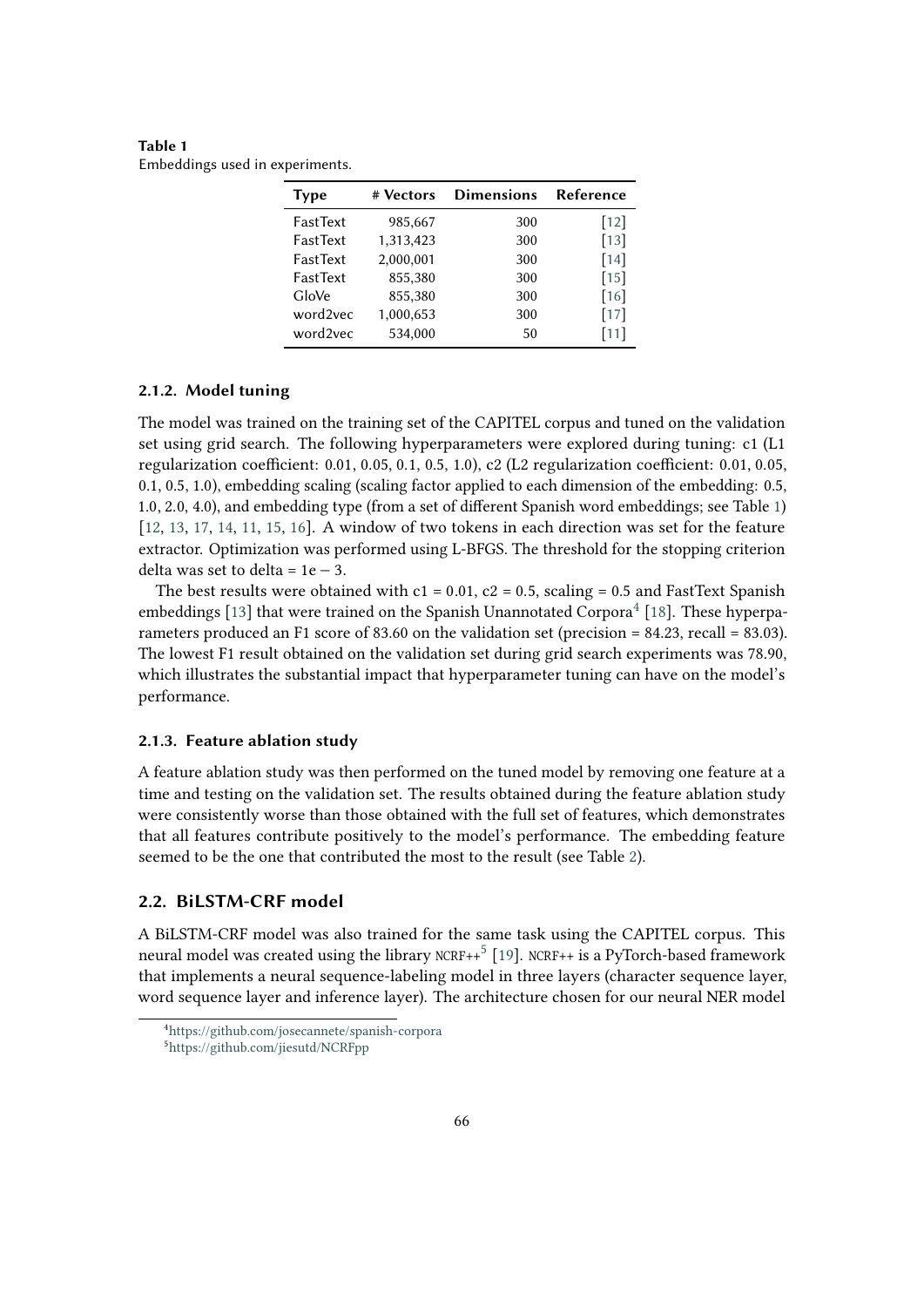<span id="page-3-0"></span>**Table 2** Ablation study results on the validation test.

| <b>Features</b> | Precision | Recall | F1 score | F1 change |
|-----------------|-----------|--------|----------|-----------|
| All features    | 84.23     | 83.03  | 83.60    |           |
| $-$ Bias        | 83.78     | 82.89  | 83.29    | $-0.31$   |
| – Token         | 83.74     | 82.74  | 83.20    | $-0.40$   |
| $-$ Uppercase   | 83.88     | 82.95  | 83.37    | $-0.23$   |
| – Titlecase     | 83.90     | 82.96  | 83.38    | $-0.22$   |
| – Char trigram  | 83.87     | 82.75  | 83.26    | $-0.34$   |
| $-$ Punctuation | 83.86     | 82.87  | 83.31    | $-0.29$   |
| – Suffix        | 83.90     | 82.90  | 83.36    | $-0.24$   |
| $-$ POS tag     | 83.97     | 82.45  | 83.15    | $-0.45$   |
| - Digit         | 83.90     | 82.93  | 83.37    | $-0.23$   |
| - Shape         | 83.94     | 82.66  | 83.24    | $-0.36$   |
| – Lemma         | 83.42     | 82.51  | 82.92    | $-0.68$   |
| - Embedding     | 81.39     | 80.51  | 80.83    | $-2.77$   |

was a character CNN + word LSTM + CRF model. This neural architecture has previously demonstrated to be succesful on other NER tasks [\[7\]](#page-5-10).

For this model, we used FastText Spanish embeddings with 300 dimensions from [\[14\]](#page-5-5). The dimensions of the character embeddings were set to 50. The learning rate was 0.015, the batch size was 20. L2 regularization coefficient was 1e-08, the number of hidden dimensions was 200, dropout was 0.5, the optimization algorithm used was SGD. Iterations were set to 100, the best results on the validation set were obtained at iteration 81, which produced an F1 score of 85.04 (precision  $= 85.66$ , recall  $= 84.42$ ), almost two points higher than the best result obtained by the non-neural model on the validation set.

## **3. Results and Discussion**

## **3.1. Results**

The best performing version of both the CRF and the BiLSTM-CRF model were then run on the test set of the CAPITEL corpus. The CRF model produced an F1 score of 84.39 on the test set (precision  $= 84.75$ , recall  $= 84.12$ , ranked  $#6$  on the shared task), which is almost 1 point higher than the best result obtained on the validation set. The BiLSTM-CRF model, however, obtained an F1 score of 83.01 (precision = 84.33, recall = 81.82, ranked #8 on the shared task), two points lower than the best result obtained on the validation set and 1 point less than the CRF model. This gap between the neural and non-neural model (the non-neural model outperforming the neural model) can perhaps be explained by the differences between the test set and the training set, but also by the lack of tuning on the BiLSTM-CRF model (as the neural model could have benefited from a more exhaustive tuning). Either way, both results are modest compared to the best performing model of the shared task (which produced an F1 score of 90.30) [\[20\]](#page-6-1).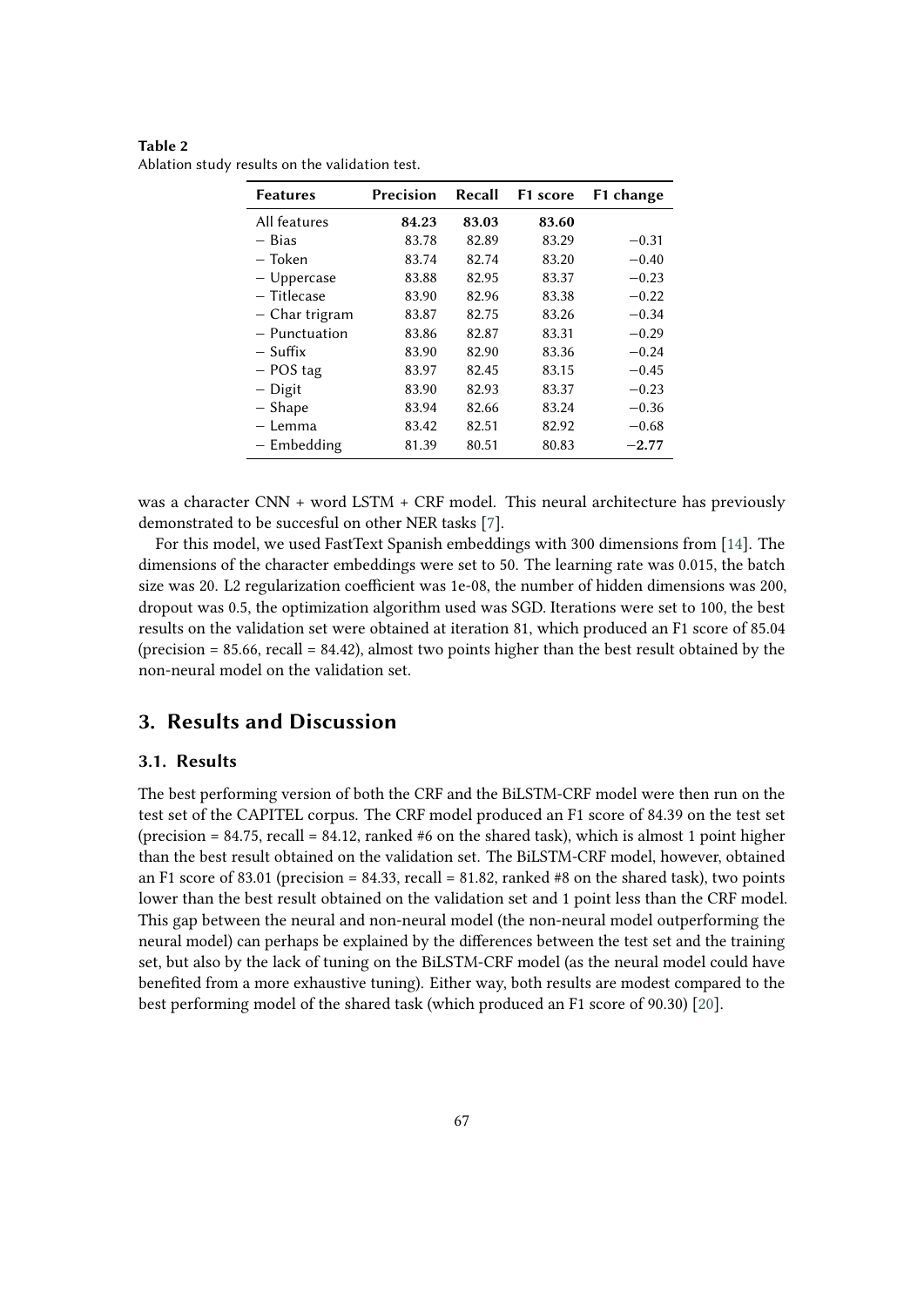#### **3.2. Error analysis**

In this subsection we will document some of the errors that were produced by the CRF and the BiLSTM-CRF model:

The tag OTHER was behind many of the disagreements in tag selection: for instance, the name of newspapers and TV channels (such as *La Vanguardia* or *TVE*) were labeled on the gold standard as ORG when they referred to the institution, but labeled as OTH when referring to the actual publication or channel (see guideline 5.4.1.7 from the task annotation guidelines [\[21\]](#page-6-2)). These subtleties in meaning were not captured by the presented systems, as both models tended to tag these entities as ORG, regardless of the context.

Similarly, the name of countries, regions and other geopolitical units (that have sometimes been considered under GPE in other annotation schemes  $[22, 23]$  $[22, 23]$ ) were a frequent source of error. According to the annotation guidelines, countries were labeled as LOC or ORG depending on whether the name was referring to the political institution or the geographical location (see guideline 5.2.1. on the annotation guidelines [\[21\]](#page-6-2)). These nuances were not well-captured by our models and also produced frequent tag selection errors.

Nested entities also produced some issues, particularly to the CRF model: *Semana de la Moda de China* was labeled as one single OTH entity in the gold standard, but was labeled as two separate entities by the CRF model (*Semana de la Moda* as OTH, *China* as LOC).

The scope of the entities was also a common source of error, as when tagging *Satélite GOES-16* (instead of just *GOES-16*).

Additionally, film and book titles (such as *La llegada* o *La peste*) should have been labeled as OTH but were consistently ignored by our models (this entities could perhaps have been captured by the CRF model had a quotation feature been included).

Finally, person names with unusual shapes were sometimes mislabeled, as in *El Bigotes*. Likewise, the actress and singer *Imperio Argentina* (that appeared once in the background set) was labeled as OTH by the CRF and as ORG by the neural model, and is a good example of the difficulty that Spanish artistic nicknames can pose to NER systems.

## **4. Conclusions**

In this paper we have presented two different sequence-labeling models for Spanish NER: a CRF model with handcrafted features and a BiLSTM-CRF model with word and character embeddings. These models were applied to the CAPITEL corpus, an annotated corpus of journalistic texts written in European Spanish. Both models were submitted to the CAPITEL shared task on NER at IberLEF 2020. The CRF model produced an F1 score of 84.39 on the test set and was ranked #6 on the shared task, while the BiLSTM-CRF model obtained an F1 score of 83.01 and was ranked #8.

## **References**

[1] E. F. Tjong Kim Sang, F. De Meulder, Introduction to the CoNLL-2003 shared task: Language-independent Named Entity Recognition, in: Proceedings of the Seventh Con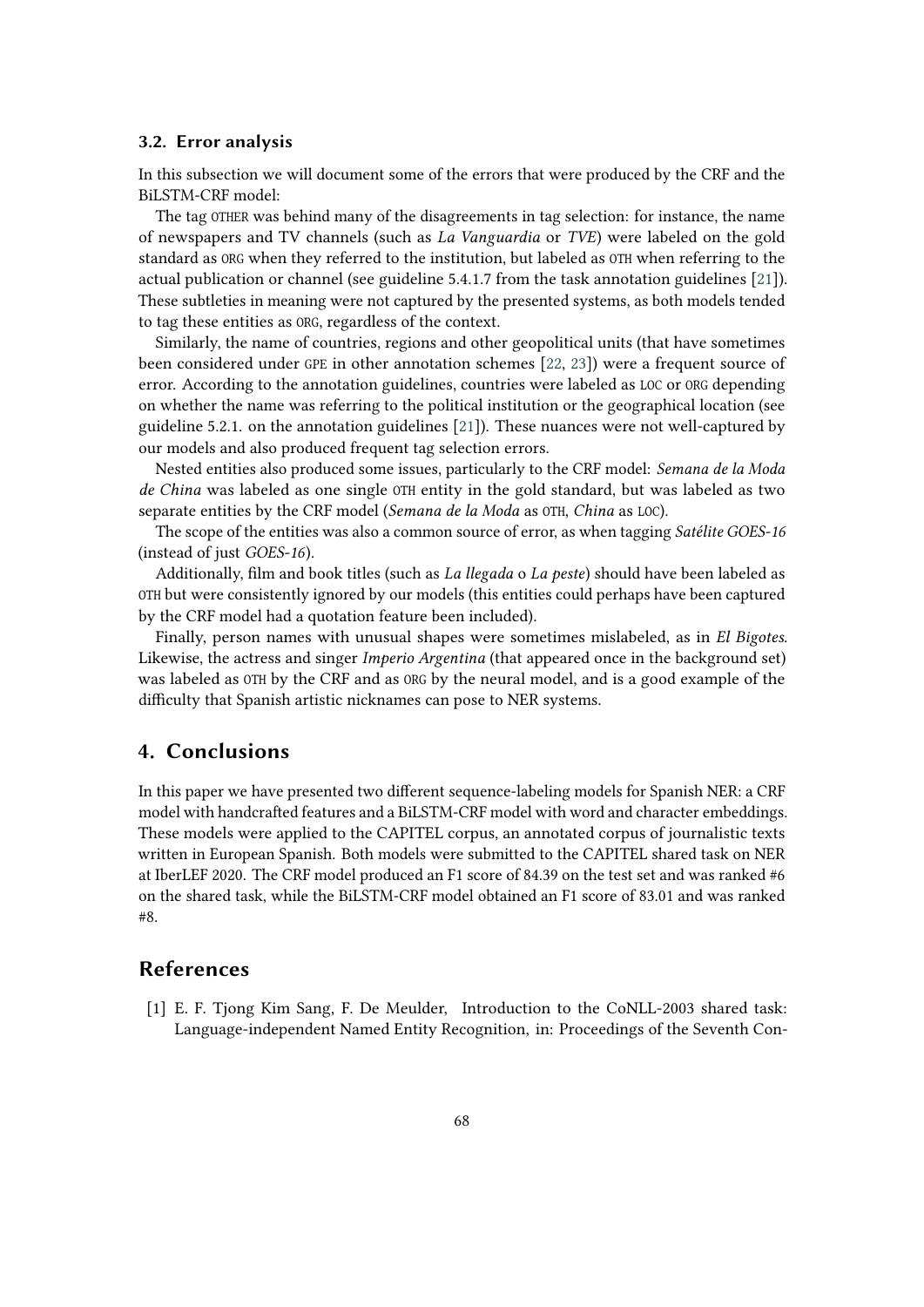ference on Natural Language Learning at HLT-NAACL 2003, 2003, pp. 142–147. URL: [https://www.aclweb.org/anthology/W03-0419.](https://www.aclweb.org/anthology/W03-0419)

- [2] D. M. Bikel, S. Miller, R. Schwartz, R. Weischedel, Nymble: a high-performance learning name-finder, in: Proceedings of the fifth conference on Applied Natural Language Processing, Association for Computational Linguistics, 1997, pp. 194–201.
- [3] A. McCallum, D. Freitag, F. C. Pereira, Maximum Entropy Markov models for Information Extraction and segmentation, in: ICML, volume 17, 2000, pp. 591–598.
- [4] A. McCallum, W. Li, Early results for Named Entity Recognition with Conditional Random Fields, feature induction and web-enhanced lexicons, in: Proceedings of the Seventh Conference on Natural Language Learning at HLT-NAACL 2003, 2003, pp. 188–191. URL: [https://www.aclweb.org/anthology/W03-0430.](https://www.aclweb.org/anthology/W03-0430)
- [5] C. Sutton, A. McCallum, et al., An introduction to Conditional Random Fields, Foundations and Trends in Machine Learning 4 (2012) 267–373.
- [6] J. P. Chiu, E. Nichols, Named entity recognition with bidirectional LSTM-CNNs, Transactions of the Association for Computational Linguistics 4 (2016) 357–370.
- <span id="page-5-10"></span>[7] G. Lample, M. Ballesteros, S. Subramanian, K. Kawakami, C. Dyer, Neural architectures for named entity recognition, in: Proceedings of the 2016 Conference of the North American Chapter of the Association for Computational Linguistics: Human Language Technologies, Association for Computational Linguistics, San Diego, California, 2016, pp. 260–270. URL: [https://www.aclweb.org/anthology/N16-1030.](https://www.aclweb.org/anthology/N16-1030)
- [8] J. Porta-Zamorano, L. Espinosa-Anke, Overview of CAPITEL Shared Tasks at IberLEF 2020: NERC and Universal Dependencies Parsing, in: Proceedings of the Iberian Languages Evaluation Forum (IberLEF 2020), 2020.
- <span id="page-5-0"></span>[9] M. Korobov, T. Peng, Python-crfsuite, 2014. [https://github.com/scrapinghub/](https://github.com/scrapinghub/python-crfsuite) [python-crfsuite.](https://github.com/scrapinghub/python-crfsuite)
- <span id="page-5-1"></span>[10] N. Okazaki, CRFsuite: a fast implementation of Conditional Random Fields (CRFs), 2007. [http://www.chokkan.org/software/crfsuite/.](http://www.chokkan.org/software/crfsuite/)
- <span id="page-5-2"></span>[11] M. Honnibal, I. Montani, spaCy 2: Natural language understanding with bloom embeddings, convolutional neural networks and incremental parsing, 2017. [https://spacy.io/.](https://spacy.io/)
- <span id="page-5-3"></span>[12] P. Bojanowski, E. Grave, A. Joulin, T. Mikolov, Enriching word vectors with subword information, Transactions of the Association for Computational Linguistics 5 (2017) 135–146.
- <span id="page-5-4"></span>[13] J. Cañete, Spanish Word Embeddings, 2019. [https://doi.org/10.5281/zenodo.3255001.](https://doi.org/10.5281/zenodo.3255001)
- <span id="page-5-5"></span>[14] E. Grave, P. Bojanowski, P. Gupta, A. Joulin, T. Mikolov, Learning word vectors for 157 languages, in: Proceedings of the International Conference on Language Resources and Evaluation (LREC 2018), 2018.
- <span id="page-5-6"></span>[15] J. Pérez, Fasttext embeddings from SBWC, 2017. Available at [https://github.com/dccuchile/](https://github.com/dccuchile/spanish-word-embeddings#fasttext-embeddings-from-sbwc) [spanish-word-embeddings#fasttext-embeddings-from-sbwc.](https://github.com/dccuchile/spanish-word-embeddings#fasttext-embeddings-from-sbwc)
- <span id="page-5-7"></span>[16] J. Pérez, Glove embeddings from SBWC, 2017. Available at [https://github.com/dccuchile/](https://github.com/dccuchile/spanish-word-embeddings#glove-embeddings-from-sbwc) [spanish-word-embeddings#glove-embeddings-from-sbwc.](https://github.com/dccuchile/spanish-word-embeddings#glove-embeddings-from-sbwc)
- <span id="page-5-8"></span>[17] C. Cardellino, Spanish Billion Words Corpus and Embeddings, 2019. [https://crscardellino.](https://crscardellino.github.io/SBWCE/) [github.io/SBWCE/.](https://crscardellino.github.io/SBWCE/)
- <span id="page-5-9"></span>[18] J. Cañete, Compilation of Large Spanish Unannotated Corpora, 2019. URL: [https://doi.org/](https://doi.org/10.5281/zenodo.3247731) [10.5281/zenodo.3247731.](https://doi.org/10.5281/zenodo.3247731)